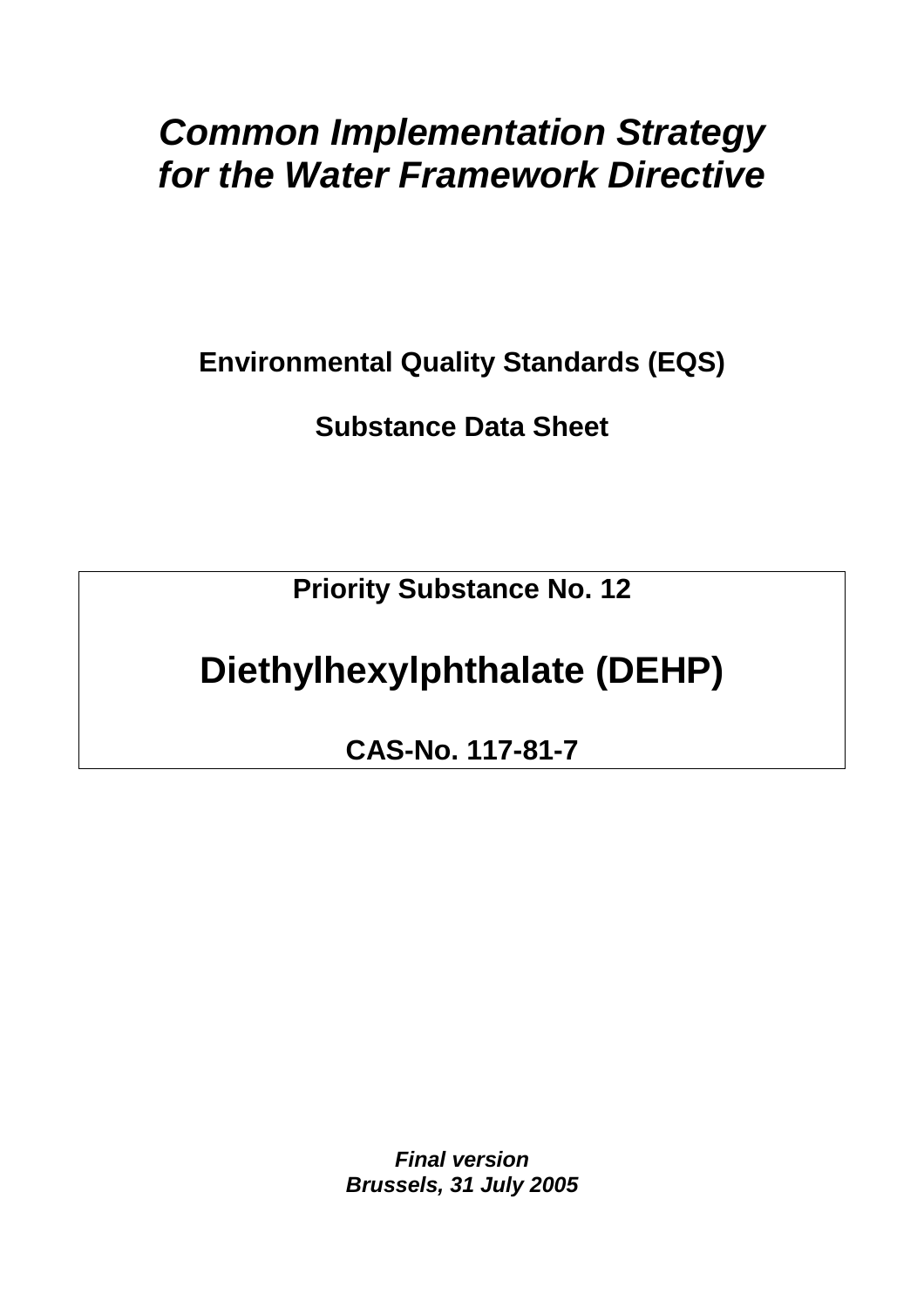#### *Disclaimer*

*This data sheet provides background information on the setting of the Environmental Quality Standard in accordance with Article 16 of the Water Framework Directive (2000/60/EC). The information was compiled, evaluated and used as outlined in the Manual [4] and has been discussed in a consultative process with the Expert Advisory Forum on Priority Substances and the Expert Group on Quality Standards. Furthermore, it has been peer-reviewed by the SCTEE<sup>[17]</sup>. The substance data sheet may, however, not necessarily represent the views of the European Commission.* 

*New upcoming information was considered and included up to the date of finalisation of this data sheet. Information becoming available after finalisation of this document will be evaluated in the review process of priority substances according to Art. 16(4) of the Water Framework Directive. If necessary, the Environmental Quality Standard substance data sheets will then be revised in the light of technical and scientific progress.*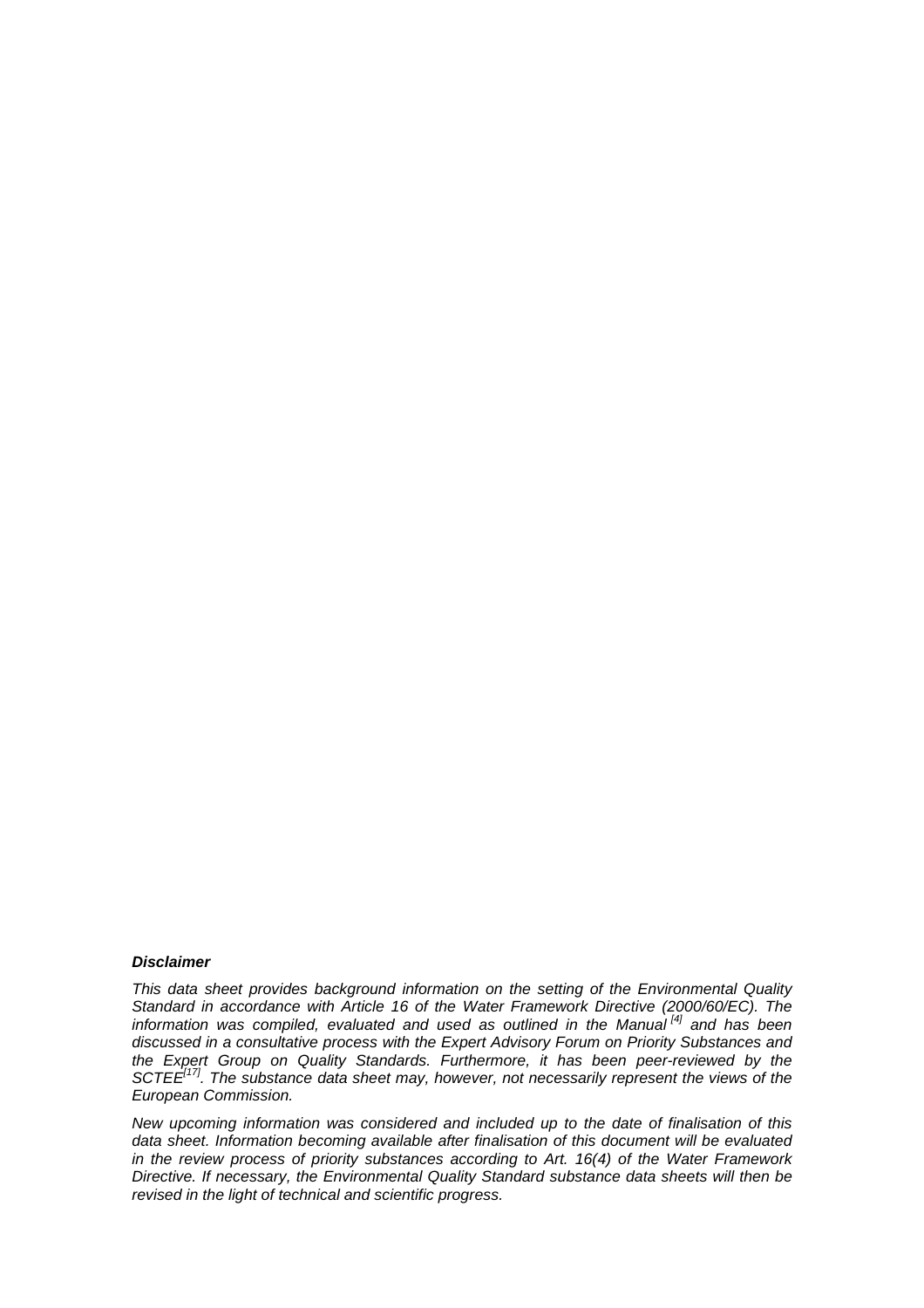### **1 Identity of Substance**

| <b>Priority Substance No: 12</b>   | bis(2-ethylhexyl) phthalate, Diethylhexylphthalate (DEHP) |
|------------------------------------|-----------------------------------------------------------|
| CAS-Number:                        | 117-81-7                                                  |
| Classification WFD Priority List : | <b>PSR</b>                                                |

\* PS: priority substance; PHS: priority hazardous substance; PSR: priority substance under review according to Decision 2455/2001.

## **2 Proposed Quality Standards**

#### **2.1 Overall Quality Standards**

| Ecosystem                                                  | <b>Quality Standard</b> | Comment:                                                                  |
|------------------------------------------------------------|-------------------------|---------------------------------------------------------------------------|
| AA-QS<br>all types of surface waters<br>covered by the WFD | $1.3 \mu q/l$           | Prevention of secondary poisoning of predators;<br>see section 8.3 & 8.6. |
| MAC-QS (ECO)*                                              | derivation not possible | No effects up to water solubility of substance; see<br>section 8.1        |

The proposal by the Commission may include a MAC-QS value which is based on the calculation of 12 \* AA-EQS. This derivation is based on the minimum annual frequency of monitoring of priority substances in accordance with the Water Framework Directive. The derivation of such a MAC-QS is based on monitoring, compliance and reporting considerations rather than derived from effect data as presented in this EQS datasheet.

#### **2.2 Specific Quality Standards**

#

| <b>Protection Objective</b> <sup>#</sup>                          | <b>Quality Standard</b>                                                                                                                   | Comment:                                                                                                                                                                                              |
|-------------------------------------------------------------------|-------------------------------------------------------------------------------------------------------------------------------------------|-------------------------------------------------------------------------------------------------------------------------------------------------------------------------------------------------------|
| Pelagic community<br>(freshwater and saltwater)                   | derivation of QS not suitable                                                                                                             | see section 8.1 & 6.1                                                                                                                                                                                 |
| Benthic community<br>(freshwater sediment)                        | 100 mg/kg sediment dry wt                                                                                                                 | see section 8.2                                                                                                                                                                                       |
| Benthic community<br>(marine sediment)                            | no data available                                                                                                                         | Freshwater sediment QS may be<br>used provisionally.                                                                                                                                                  |
| Predators (secondary                                              | 3.2 mg/kg (tissue of prey, wet wt)                                                                                                        | see section 8.3                                                                                                                                                                                       |
| poisoning)                                                        | corresponding conc. in water: 1.3 µg/l<br>corresponding conc. in<br>freshwater SPM: 17.2 mg/kg dry wt<br>saltwater SPM: 20.4 mg/kg dry wt |                                                                                                                                                                                                       |
| Food uptake by man                                                | 2920 µg/kg (fishery products, wet wt);                                                                                                    | see sections 8.4 & 8.6                                                                                                                                                                                |
|                                                                   | corresponding conc. in water:<br>mussel: $1.7 \mu g/l$ ;<br>fish: $3.5 \mu$ g/l                                                           |                                                                                                                                                                                                       |
| Abstraction of water<br>intended for human<br>consumption (AWIHC) | not required                                                                                                                              | no "guide value" or drinking water<br>standard set in the context of<br>Council Directives 75/440/EEC and<br>98/83/EC, respectively; setting of<br>such standards is not required; see<br>section 8.5 |

 If justified by substance properties or data available, QS for the different protection objectives are given independently for freshwater environments, transitional waters or coastal and territorial waters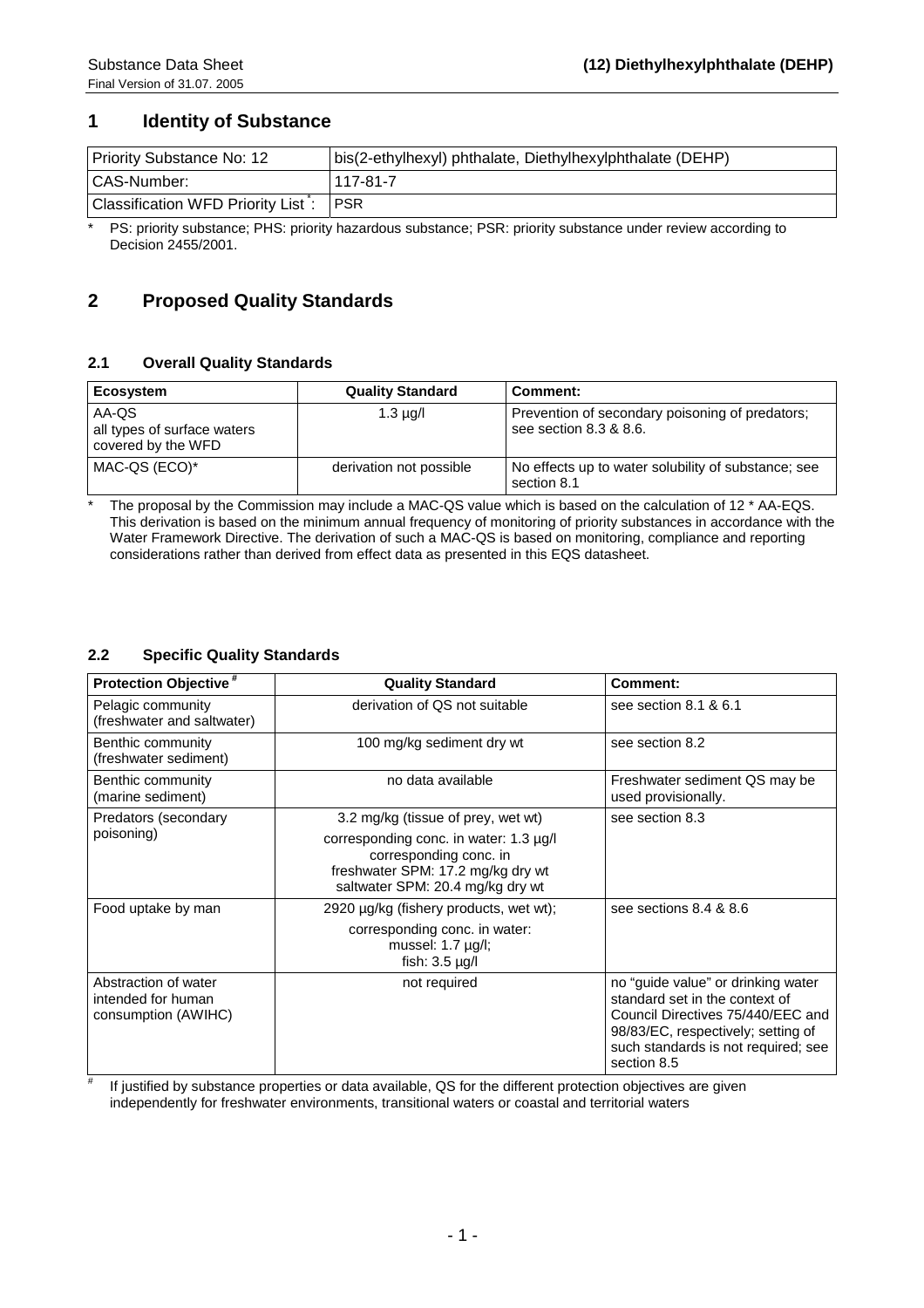## **3 Classification**

| <b>R-Phrases and Labelling</b> | Reference |
|--------------------------------|-----------|
| $T$ ; R: 60-61 (Repr. Cat. 2)  | ECB 2001  |

# **4 Physical and chemical properties**

| <b>Property</b>  | Value:                         | Ref: | <b>Comments:</b> |
|------------------|--------------------------------|------|------------------|
| Mol. Weight:     | 390.6 g/mol                    | [1]  |                  |
| Water Solubility | $3 \mu g/l$ at 20 $^{\circ}$ C | [1]  |                  |
| Vapour Pressure: | 0.000034 kPa at 20 °C          | [1]  |                  |

# **5 Environmental Fate and Partitioning**

| <b>Property</b>                                  | <b>Value</b>                                        | Ref:             | <b>Comments</b>                                                      |
|--------------------------------------------------|-----------------------------------------------------|------------------|----------------------------------------------------------------------|
| Abiotic degradation                              |                                                     | $[1]$            |                                                                      |
| Hydrolysis                                       | $DT50 = 2000 y$                                     |                  | estimated                                                            |
| Photodegradation in the                          | $DT50 = 1 d$                                        |                  | [1]: reaction with OH-radicals, 25°C,                                |
| atmosphere                                       |                                                     |                  | summary of experimental results and                                  |
|                                                  |                                                     |                  | estimations with / without aerosols;                                 |
|                                                  |                                                     |                  | used in the assessment                                               |
| Photooxidation in aquatic systems                | "very slow"                                         |                  | used as stabiliser in plastics                                       |
|                                                  |                                                     |                  |                                                                      |
| Biodegradation                                   | Tests on "readily biodegradable":                   | $\boxed{1}$      | [1]: Due to the widespread use of                                    |
|                                                  | from 4-5% to 60 - 86%                               |                  | DEHP, a major part of the domestic                                   |
|                                                  | mineralisation after 28 days                        |                  | STP sludge can be expected to be                                     |
|                                                  |                                                     |                  | adapted to the substance, and the<br>strict requirement of unadapted |
|                                                  |                                                     |                  | inoculate for ready biodegradability                                 |
|                                                  |                                                     |                  | testing may be difficult to fulfil.                                  |
|                                                  |                                                     |                  |                                                                      |
|                                                  | Tests on "inherently                                |                  |                                                                      |
|                                                  | biodegradable": >95%<br>mineralisation in 5 days in |                  |                                                                      |
|                                                  | industrial sludge to 86%                            |                  |                                                                      |
|                                                  | degradation in 28 days                              |                  |                                                                      |
|                                                  |                                                     |                  |                                                                      |
|                                                  | Anaerobic conditions: screening                     |                  |                                                                      |
|                                                  | data indicate that DEHP is                          |                  |                                                                      |
|                                                  | persistent.                                         |                  | [1]: Used in the assessment                                          |
|                                                  | DEHP is assumed to be readily                       |                  |                                                                      |
|                                                  | biodegradable                                       |                  |                                                                      |
| Partition coefficients                           |                                                     | $\overline{[1]}$ |                                                                      |
| Octanol - Water                                  | log Kow about 7.5                                   |                  |                                                                      |
| Koc (organic carbon-water)                       | 63,100 - 888,000 l/kg (with                         |                  | <b>Experimentally derived</b>                                        |
|                                                  | freshwater)                                         |                  |                                                                      |
|                                                  | 589,000 l/kg                                        |                  | assessed by EUSES                                                    |
|                                                  | 165,000 l/kg                                        |                  | PCKOC model, more in agreement                                       |
|                                                  |                                                     |                  | with experimental data and used for<br><b>EUSES</b> calculation      |
|                                                  |                                                     |                  |                                                                      |
| K <sub>susp-water</sub> (suspended matter-water) | 4,130 $m^3/m^3$                                     |                  | <b>TGD</b> default                                                   |
|                                                  |                                                     |                  |                                                                      |
|                                                  |                                                     |                  |                                                                      |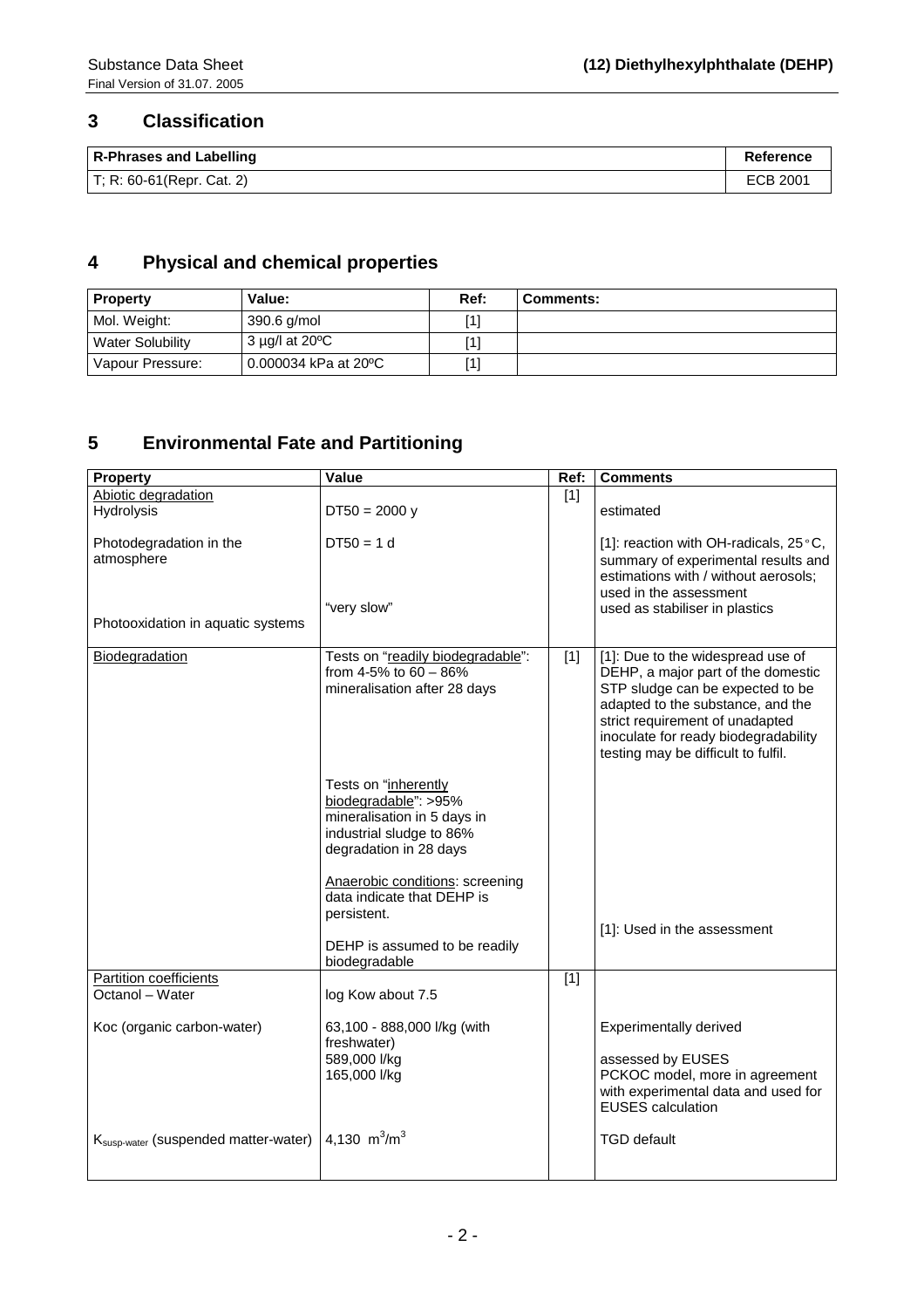| <b>Property</b>                                         | Value                  | Ref:  | <b>Comments</b>                                                                                                                                          |
|---------------------------------------------------------|------------------------|-------|----------------------------------------------------------------------------------------------------------------------------------------------------------|
| <b>Bioaccumulation</b><br>Bioconcentration Factor (BCF) |                        | $[1]$ |                                                                                                                                                          |
| Fish                                                    | $842 \pm 105$          |       | [1]: based on total ${}^{14}C$ ; mean from<br>many experiments                                                                                           |
| Invertebrate, mussel<br>Invertebrates, amphipods        | 2,500 wwt<br>2.700 wwt |       | [1]: besides the fish scenario two<br>invertebrate scenarios are<br>introduced. BCF values are chosen<br>to represent realistic worst case<br>conditions |

## **6 Effect Data (aquatic environment) [1]**

The very low water solubility of DEHP causes problems when testing toxicity to aquatic organisms and when interpreting the results. Most aquatic studies with DEHP have been made at test levels, which exceed the "molecular" solubility of approx. 3 µg/l. However, stable dispersions are formed up to levels of around 300 µg/l. DEHP readily adsorbs to organic particles and also to various surfaces. In test solutions with concentrations higher than the water solubility, emulsions of microdroplets of DEHP and surface films may be formed. This may cause unstable test solutions where the bioavailable fraction is lower than the nominal concentration, and the exposure of the organism cannot be correctly quantified. Formation of micro-droplets or surface films may also contribute to effects by direct physical interference, e.g. entrapment at the surface (flotation) or obstruction of the gas flow over the gills. Judging from toxicity tests with Daphnids where problems with solubility have been reported, the "apparent water solubility" in the tests seems to be roughly in the order of 0.1 mg/l. Above this approximate level test solutions seem not to be stable and solubility-related problems start to arise, e.g. floaters.

In the environment, DEHP is likely to be sorbed to any suspended particles in natural waters and the presence of dissolved organic material may furthermore increase the apparent water solubility. This may lead to a higher apparent water solubility of DEHP than predicted from the physicochemical properties. The adsorption of lipophilic substances onto particles and colloids may either decrease or increase the bioavailability and thus the toxicity. For most substances, particles and colloids probably decrease the bioavailability, but for certain types of organisms (especially suspension feeders or detritivores) the reverse fact might be true. As DEHP tends to accumulate in sediments, the evaluation of toxicity to organisms living in or on sediment is essential.

### **Toxicity to fish [1]**

From the effect studies on fish it can be concluded that DEHP have no acute effects at exposure levels far exceeding its apparent water solubility.

No significant mortality was seen in the long-term toxicity studies with juvenile and adult fish. However, there are indications that DEHP may have effects on growth at relatively high exposure concentrations. Defoe *et al* (1990) noted a statistically significant weight reduction of 13% when juvenile Japanese medakas were exposed to a mean measured concentration of 0.554 mg DEHP/l for 168 days. When fertilised rainbow trout eggs and resulting fry were exposed to DEHP for a total of 90 days a weight reduction of ca 10% was observed at 0.259 and 0.502 mg/l which were the two highest exposure levels. These weight reductions were not statistically significant (Defoe *et al*, 1990) but may be an indication of effects on growth. The slightly impaired growth in these studies may be an effect of physical influence of the test substance as the test concentrations were well above the "true" water solubility. On the other hand the effects on growth may be a result of DEHP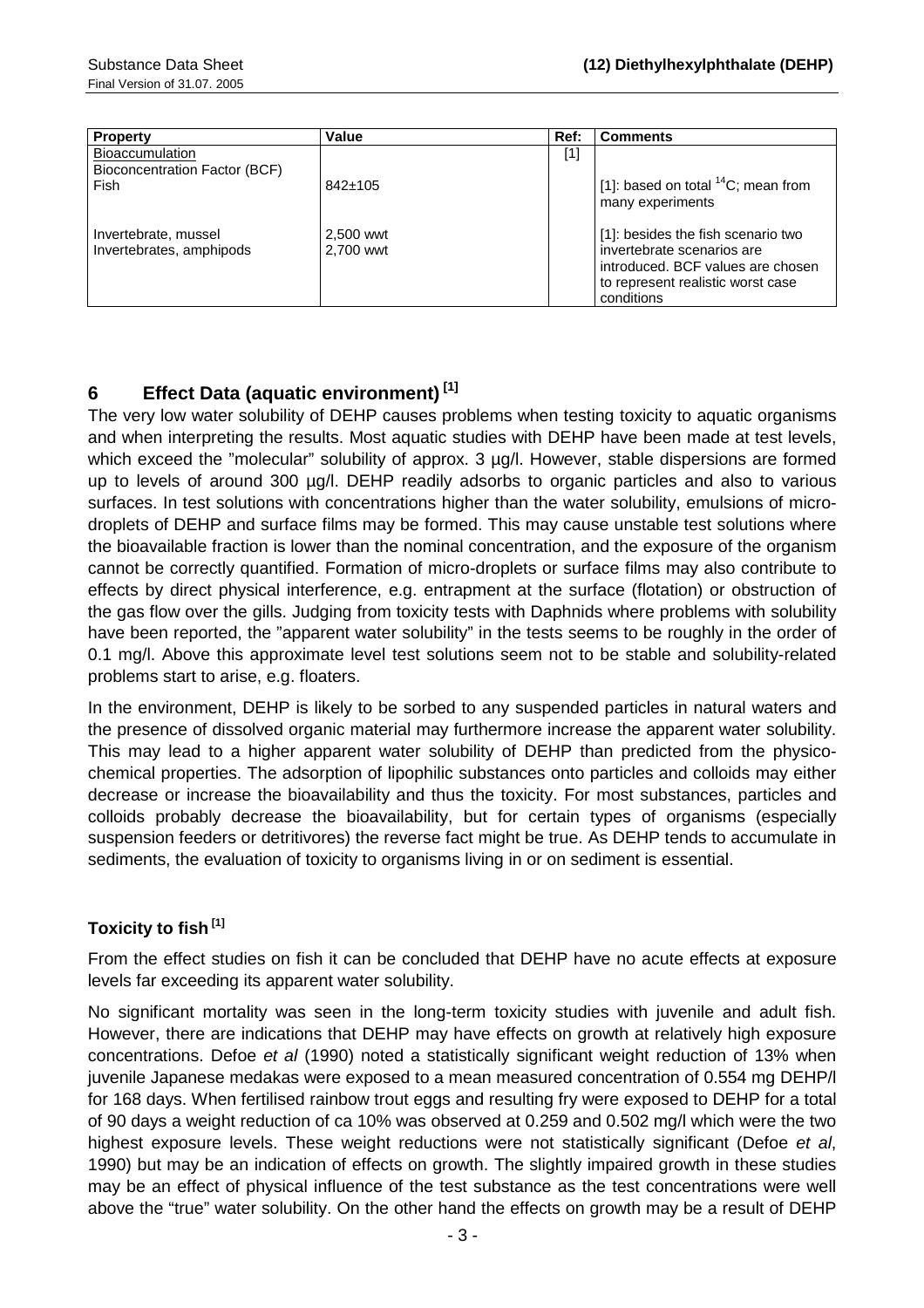affecting the collagen synthesis in fish. Mayer *et al,* (1977) observed effects on collagen synthesis at exposure levels as low as 0.004 mg/l when three different fish species were exposed to DEHP at concentrations up to 0.1mg/l. However, no effects on growth were seen in this study and the biological and ecological significance of the effects on collagen synthesis is unknown. Therefore, these results are not considered relevant to use in the risk assessment.

In the embryo larval studies effects were indicated at lower exposure levels and the most sensitive life stage seems to be the period between hatch and swim up (yolk adsorption). The lowest NOEC is 0.005 mg/l for rainbow trout (Mehrle & Mayer, 1976). However, the results from this study are not considered valid for the purpose of risk assessment as discussed earlier (cf. section 3.2.1.1.1 of [1]). In a semi-static study with channel catfish (Birge *et al*, 1978) the mortality was 10% at a nominal concentration of 0.1 mg/l. However, it is uncertain if the effects seen are due to the intrinsic toxicity of DEHP as effects were seen only at nominal concentrations well above the true water solubility for fresh water. Another reservation for this study is that the carrier solvent concentration differed between the different DEHP exposure levels while the solvent concentration of the control was not stated.

No firm conclusions can be drawn from the few studies where the effects of DEHP on biochemical parameters have been studied. Effects on collagen and hydroxyproline synthesis have been demonstrated. The dose-response relationship was lacking or weak and no effects on growth were seen. Furthermore, it seems like DEHP has slight effects on lipid metabolism and steroid synthesis when administered via the feed at relatively high concentrations. The biological significance of these findings is uncertain.

In conclusion, there is no reliable long-term study indicating effects below the "apparent" water solubility of DEHP. Therefore, it is not considered suitable to specify a chronic NOEC for fish exposed via water.

### **Toxicity to aquatic invertebrates [1]**

An overall conclusion regarding the toxicity to aquatic invertebrates exposed via water in terms of specifying a NOEC-value for use in the risk assessment is bound up with problems. There are several indications that the effects observed in the toxicity tests with Daphnia could be caused by physical effects, which probably have no relevance in the environment. There are also indications that DEHP has no shown genuine toxic effect in concentrations up to and markedly exceeding the water solubility (neither the "true" solubility predicted from the physico-chemical properties nor the "apparent" solubility found in some toxicity tests).

Based on the present data it is considered not feasible to determine a level of toxicity for DEHP to aquatic invertebrates exposed via water. Accordingly, for the purpose of this risk assessment the last option is considered legitimate to use. Hence it is not possible, for the time being, to state a NOECwater for aquatic invertebrates.

### **Toxicity to algae [1]**

From studies of toxicity on algae and higher plants it can only be concluded that it is impossible from the current data to determine whether any effects observed in the toxicity tests may be relevant to use for derivation of a PNEC for water.

Hence, from the available data, it is not possible to state a NOEC<sub>water</sub> for algae and higher plants.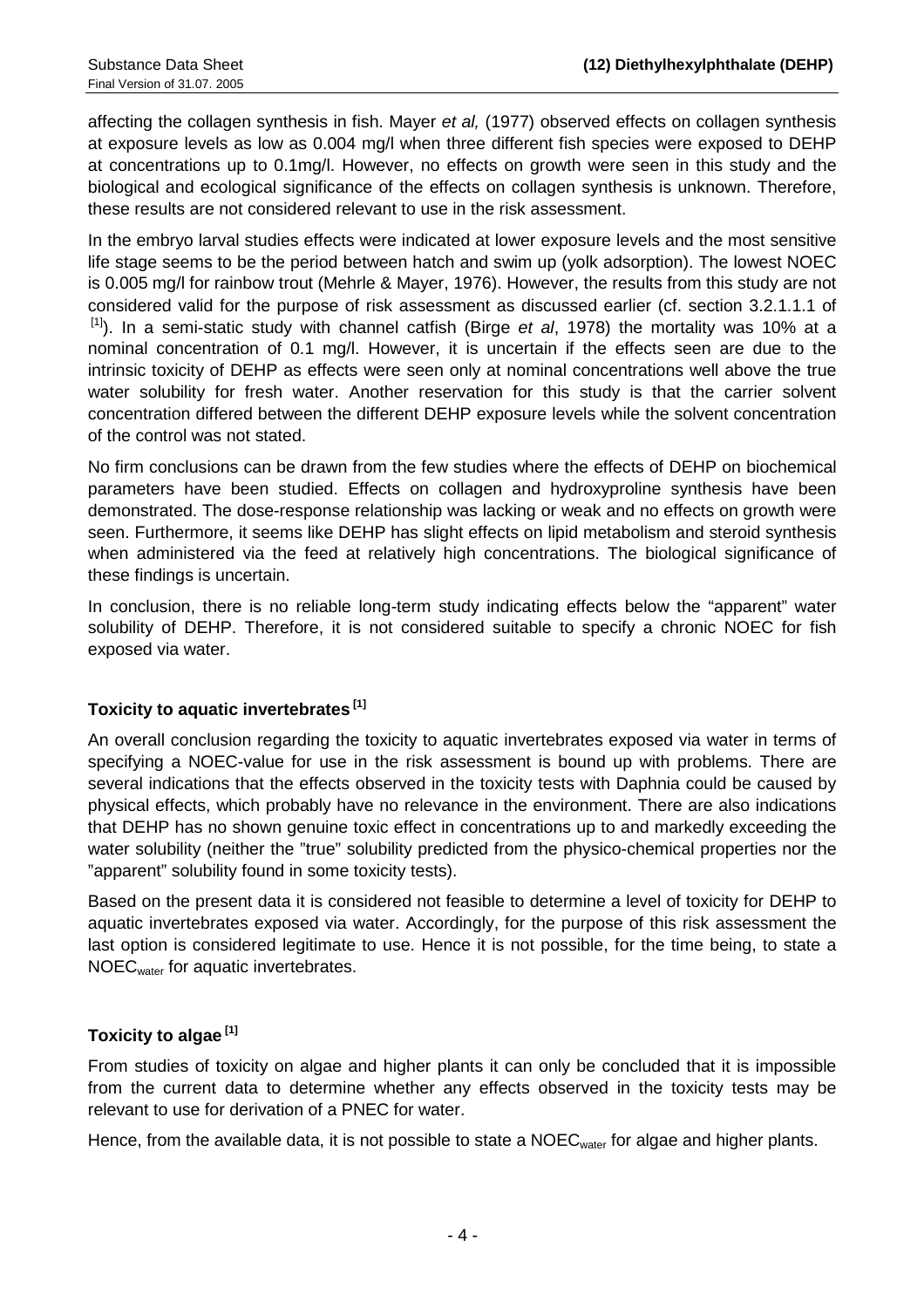#### **Toxicity to amphibians [1]**

The studies indicate that amphibians might be sensitive to DEHP at high concentrations. But since the reported effect concentrations (of which only one is measured) are above both the 'true' as well as the 'apparent' water solubility, they cannot be used in order to derive a PNEC<sub>water</sub> for this risk assessment.

#### **Toxicity to sediment organisms [1]**

Although many questions remain regarding the different sediment studies, the results taken together indicates that effects of DEHP in the sediment compartment may arise at concentrations around 1mg/kg (dw).

#### **Summary on endocrine disrupting potential**

|                                                                                                                                                                                                                                                                                                                                                                                                                                                                                                                                                                                                                                                                                                                                                                                                                                                                                                                                                                                                                                                                                                                                                                                                                                                                                                                                                                                                                                                                                                                                                                                   | <b>Reference</b> |
|-----------------------------------------------------------------------------------------------------------------------------------------------------------------------------------------------------------------------------------------------------------------------------------------------------------------------------------------------------------------------------------------------------------------------------------------------------------------------------------------------------------------------------------------------------------------------------------------------------------------------------------------------------------------------------------------------------------------------------------------------------------------------------------------------------------------------------------------------------------------------------------------------------------------------------------------------------------------------------------------------------------------------------------------------------------------------------------------------------------------------------------------------------------------------------------------------------------------------------------------------------------------------------------------------------------------------------------------------------------------------------------------------------------------------------------------------------------------------------------------------------------------------------------------------------------------------------------|------------------|
| Substance with evidence of ED or evidence of potential ED, already regulated or being addressed under<br>existing legislation                                                                                                                                                                                                                                                                                                                                                                                                                                                                                                                                                                                                                                                                                                                                                                                                                                                                                                                                                                                                                                                                                                                                                                                                                                                                                                                                                                                                                                                     | [2]              |
| Possible effects of DEHP on the normal functioning of the endocrine system have been investigated in a<br>number of studies summarised in section 4.1.2.9.3 (of $\binom{11}{1}$ . Both in vivo and in vitro study results indicate<br>that DEHP can interfere with the endocrine function and also influence the sexual differentiation. Due to<br>the effects on the Leydig cells as measured by a decreased testosterone output, it cannot be excluded<br>that DEHP may exert an antiandrogen effect. The results of recently performed in vivo studies in rats<br>exposed to DEHP or DBP support the hypothesis that exposure to phthalates may provoke an antiandro-<br>gen mechanism (Gray et al., 1999, Mylchrest and Foster, 1998; full ref. in <sup>[1]</sup> ).<br>Norrgren et al, 1999 (full ref. in <sup>[1]</sup> ) studied the effects on sexual differentiation in Atlantic salmon (Salmo<br>salar) exposed to DEHP. The control group consisted of 49% females. The number of females in the<br>groups fed DEHP contaminated food was similar to the control in the low dose (47% females, 300 mg<br>DEHP/ kg food dwt) while in the high dose it was significantly higher (64% females, 1,500 mg/kg food<br>dwt).<br>In addition to the feeding trial juvenile salmon weighing approx. 7.5 g were injected intraperitoneally with<br>different test compounds in order to study induction of vitellogenin synthesis. The group injected with<br>DEHP received a total dose of 160 mg kg <sup>-1</sup> during 17 days. At termination of the exposure period blood | [1]              |
| was sampled from the fish and analysed for vitellogenin. No vitellogenin was detected in the blood of the<br>DEHP injected fish.                                                                                                                                                                                                                                                                                                                                                                                                                                                                                                                                                                                                                                                                                                                                                                                                                                                                                                                                                                                                                                                                                                                                                                                                                                                                                                                                                                                                                                                  |                  |

### **6.1 Predicted No Effect Concentrations (aquatic environment)**

#### **6.1.1 Calculation of PNEC surface water [1]**

Short term and/or long-term effect studies, where the test organisms are exposed to DEHP via water, are available for fish, amphibians, aquatic invertebrates, algae, higher plants, and microorganisms. However, there are no reliable long-term studies below the apparent water solubility of DEHP indicating effects on organisms exposed to DEHP in water. Therefore, it is not considered suitable to specify a chronic NOEC for organisms exposed via water.

Hence a PNEC<sub>water</sub> cannot be specified.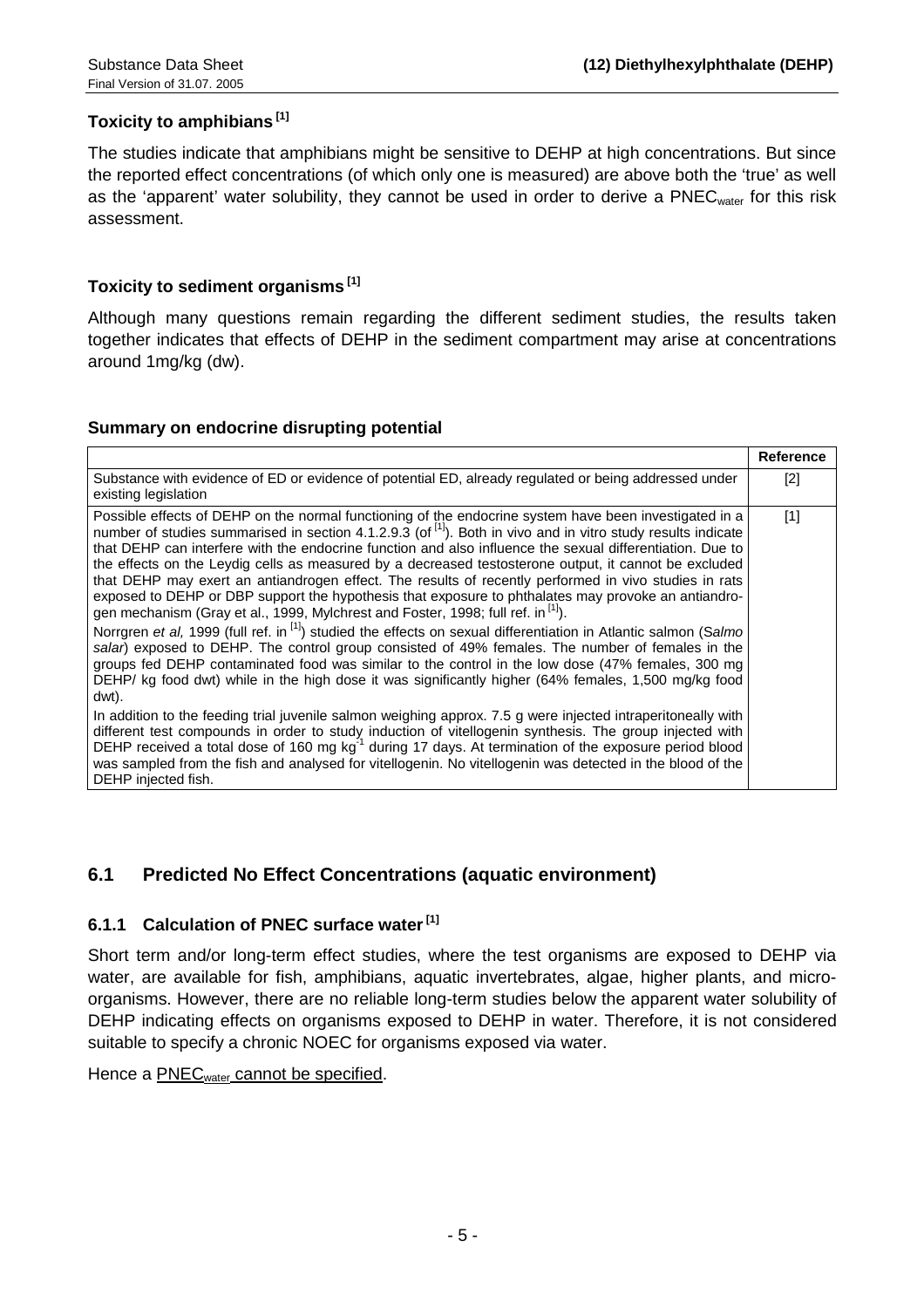### **6.1.2 Calculation of PNEC sediment [1]**

The NOEC of >1000 mg/kg derived from the frog studies is chosen for the derivation of a PNEC<sub>sediment.</sub> Effect studies exist with organisms from three trophic levels. Therefore an assessment factor of 10 is used, resulting in a PNEC of >100 mg/kg (dwt).

Since no PNEC<sub>water</sub> could be determined, the equilibrium partitioning method, given in TGD, cannot be used to estimate PNEC<sub>sediment</sub>.

 $PNEC_{\text{sediment}} = 5100 \text{ mg/kg}$  (dwt)

### **6.1.3 Calculation of the PNEC for non compartment specific effects relevant for the food chain (secondary poisoning)**

#### **Toxicity to fish**

At the Technical Meeting 2 in the year 2000 (TM'2 2000) it was decided that a multi-generation fish study with exposure both via food and water was needed in order to properly assess the aquatic toxicity of DEHP. The study was completed in august 2004 (Caunter et al., 2004<sup>[12]</sup>) and evaluated along with a number of other recently performed studies on the effects of DEHP on fish in an addendum to the RAR  $^{[13]}$ . One of these latter studies  $^{[15]}$  is a follow-up study to the study from which the so far used PNEC<sub>oral, fish</sub> of 6 mg DEHP/kg (wwt) for exposure of fish via the food was derived [16].

With respect to the new studies, it was concluded by the rapporteur (SE) and agreed by TEC NES I 2005<sup>[14]</sup> that it is hard to draw firm conclusions regarding possible effects of DEHP from the study by Caunter et al. <sup>[12]</sup> and, therefore, it is not possible to derive a NOEC from the study. However, in another study with Atlantic salmon [15] a small but statistically significant increase on ovotestis was observed at an (analytically confirmed) exposure level of 1500 mg DEHP / kg food. The NOEC was 800 mg DEHP/kg. The effects observed in this study was weaker than in the previous study by Norrgren et al. on Atlantic salmon <sup>[16]</sup> where an effect on the sex ratio was observed. No analytical confirmation of the exposure concentrations was made in the earlier study, which may have been higher thus explaining the difference in response between the two studies. Based on the results of the two studies it was proposed by the rapporteur and agreed by TC NES I 2005<sup>[14]</sup> to substitute the so far used NOEC<sub>fish</sub> of 300 mg DEHP/kg food with the NOEC of 800 mg DEHP / kg food for the derivation of a PNEC<sub>fish,oral</sub> of 16 mg/kg food (wwt) <sup>1</sup>.

### **Toxicity to birds [1]**

In a study on hens exposed to DEHP for 28 days decreased egg production (14 %) and effects on lipid metabolism were found at the lowest test concentration, LOEC = 10,000 ppm (Wood & Bitman 1980) An effect level of 14 % fulfils the prerequisite for dividing the LOEC by two, resulting in a NOEC of 5,000 ppm. The feed in this study was a standard laying mash (consisting mainly of different meals). In TGD (appendix VII) it is stated that the energy content of grain is higher than fish. This means that in order to obtain the same amount of energy more wet weight of fish must be consumed compared to grain. Therefore a correction factor of 3 may be applied for the difference

 $\overline{\phantom{a}}$ 1 The commercial food used in these studies was a very high quality food. The approximate food conversion from this diet is 1: ingestion of 1 g of food results in 1 g of increase in body weight. The corresponding food conversion from natural diets is 0.2: 1 g food gives 0.2 g increase in body-weight. This difference is in part due to the difference in water content between dry pelleted food and natural food. To take account of this, the NOEC is recalculated to wet weight basis using a factor of 5. The NOEC for natural diets then becomes 160 mg DEHP/kg food (wwt). Applying an assessment factor of 10 leads to a PNEC<sub>oral,fish</sub> of 16 mg/kg (fresh food).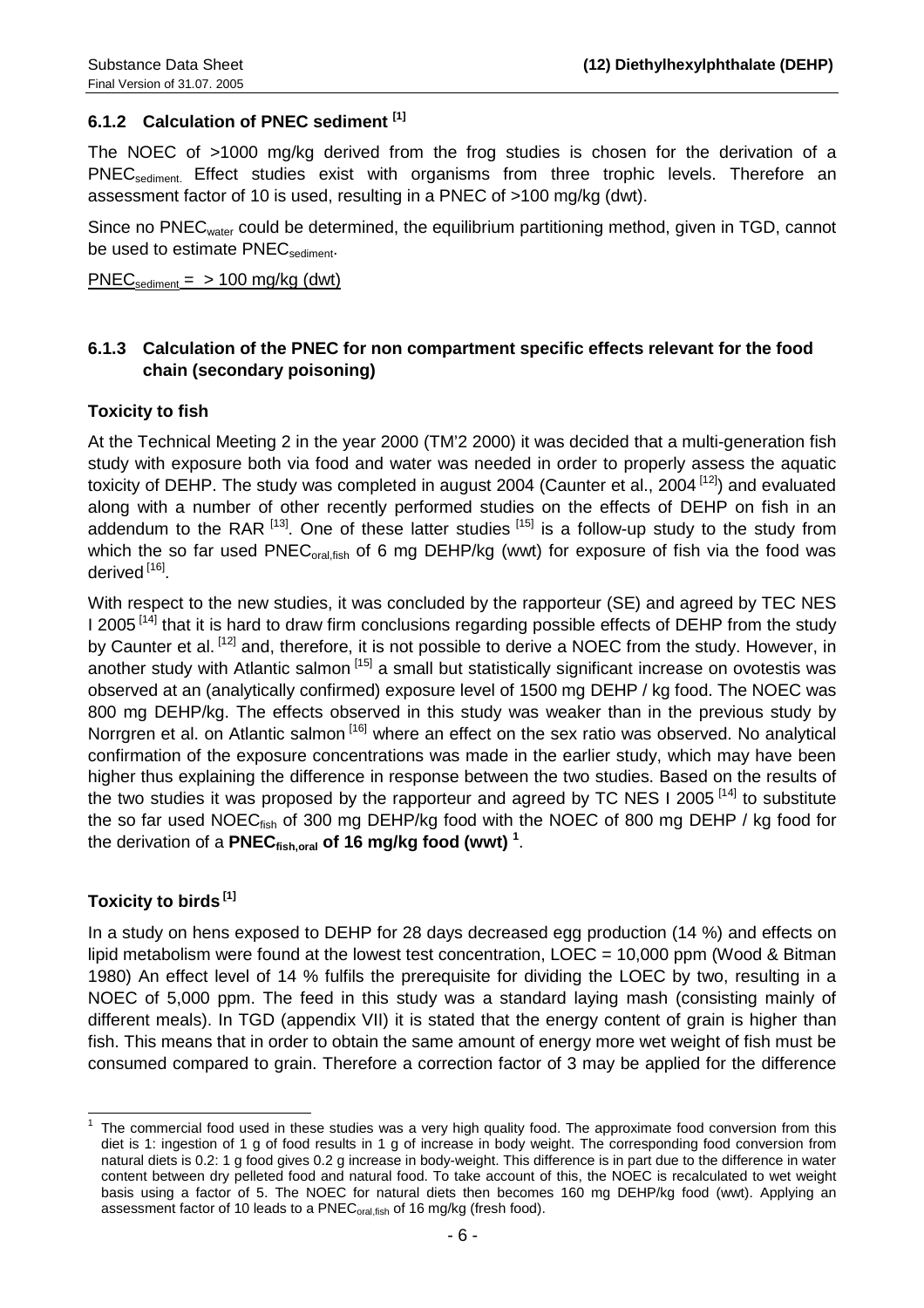in caloric content of the diet of laboratory animals and the diet of fish-eating birds or mammals". Hence, the NOEC can be lowered with a factor 3 resulting in a NOEC of about 1 700 mg/kg food.

Strictly applying the TGD would lead to the use of an assessment factor of 10 on the NOEC in order to derive a PNEC . However, there is also a long-term study (230 days exposure) in which egg laying was totally impaired at a dose of 5000 ppm. From this study no NOEC can be derived but the results imply that a larger assessment factor than 10 is needed for the derivation of PNEC from the 28 day study. Therefore, an assessment factor of 100 is chosen resulting in a **PNEC** bird oral **of 17 mg/kg food**. This PNEC will be used in the risk characterisation for secondary poisoning of birds feeding on mussels.

### **Toxicity to mammals**

In the current draft (September 2001) of the environmental risk assessment of DEHP the PNEC for secondary poisoning is set to 5 mg/kg food  $\left[1\right]$ . The PNEC was derived from a 13 weeks dietary study on rats (Poon et al., 1997). In this study the NOAEL for testicular effects (Sertoli cell vacuolisation) was 50 mg/kg food. Furthermore, irreversible testicular damage was shown in male pups *in utero* and during suckling, LOAEL = 3.5 mg/kg b.w. (Arcadi et al., 1998). This LOAEL was recalculated to dose per kg body weight using a conversion factor of 15, resulting in a LOAEL for food at about 50 mg/kg b.w. Using an assessment factor of 10 according to the "old" TGD results in a PNEC of 5 mg/kg. This PNEC was agreed by the TM.

Since then the Human health section of the risk assessment has been revised and the NOAEL for reproductive and developmental effects have been changed (and agreed by the TC NES)<sup>[8]</sup>. The current NOAEL for testicular effects is 4.8 mg/kg b.w. based on a three generation study in rats (Wolfe et al., 2003; for motivation of choice of this NOAEL see section 7).

The rationale for using this NOAEL in the assessment of secondary poisoning is that effects on the male reproductive organs may give effects also on the population level. Furthermore, as TM agreed the formerly used NOAEL from the Poon study for deriving a PNEC<sub>oral</sub> the rapporteur sees no reason why this new NOAEL for the same effect should not be accepted. <sup>[8]</sup>

A recalculation of the NOAEL using the conversion factor of 20 suggested by TGD leads to a NOEC<sub>food</sub> of 96 mg/kg. Applying the assessment factor of 30 as suggested in the current TGD gives a <mark>PNEC<sub>mammal,oral **of 3.2** mg/kg</mark>. <sup>[8]</sup></mark></sub>

### **Biomagnification**

Regarding the possible biomagnification of DEHP, this is not dealt with in the September 2001 draft of environmental risk assessment. The next revision of the document will include such an assessment. The rapporteur does not think that biomagnification is an issue for DEHP<sup>[8]</sup>.

First of all monitoring data from biota do not indicate higher DEHP levels in predators compared to animals from the lower region of the food web. Secondly, from toxicokinetic studies on mammals it is clear that DEHP is relatively rapidly metabolised and does not accumulate in mammals  $[8]$ . Furthermore recent data by Mackintosh et al. (2004<sup>[10]</sup>) indicate that DEHP is not biomagnifying. Regression analysis of the measured log lipid equivalent concentration versus trophic level data for DEHP yields a Food-Web Migration Factor of 0.34. This means that the concentration at a given trophic level is 34% of that at previous trophic level  $[9]$ . Studies by Norman et al.  $[11]$ , where Atlantic Salmon were exposed to DEHP via the food for 4 weeks and by Caunter et al. [12], where Fathead minnows were exposed in two generations both via water and via food, revealed as well lipid normalised BMF-factors far below 1, which indicates that the potential for biomagnification of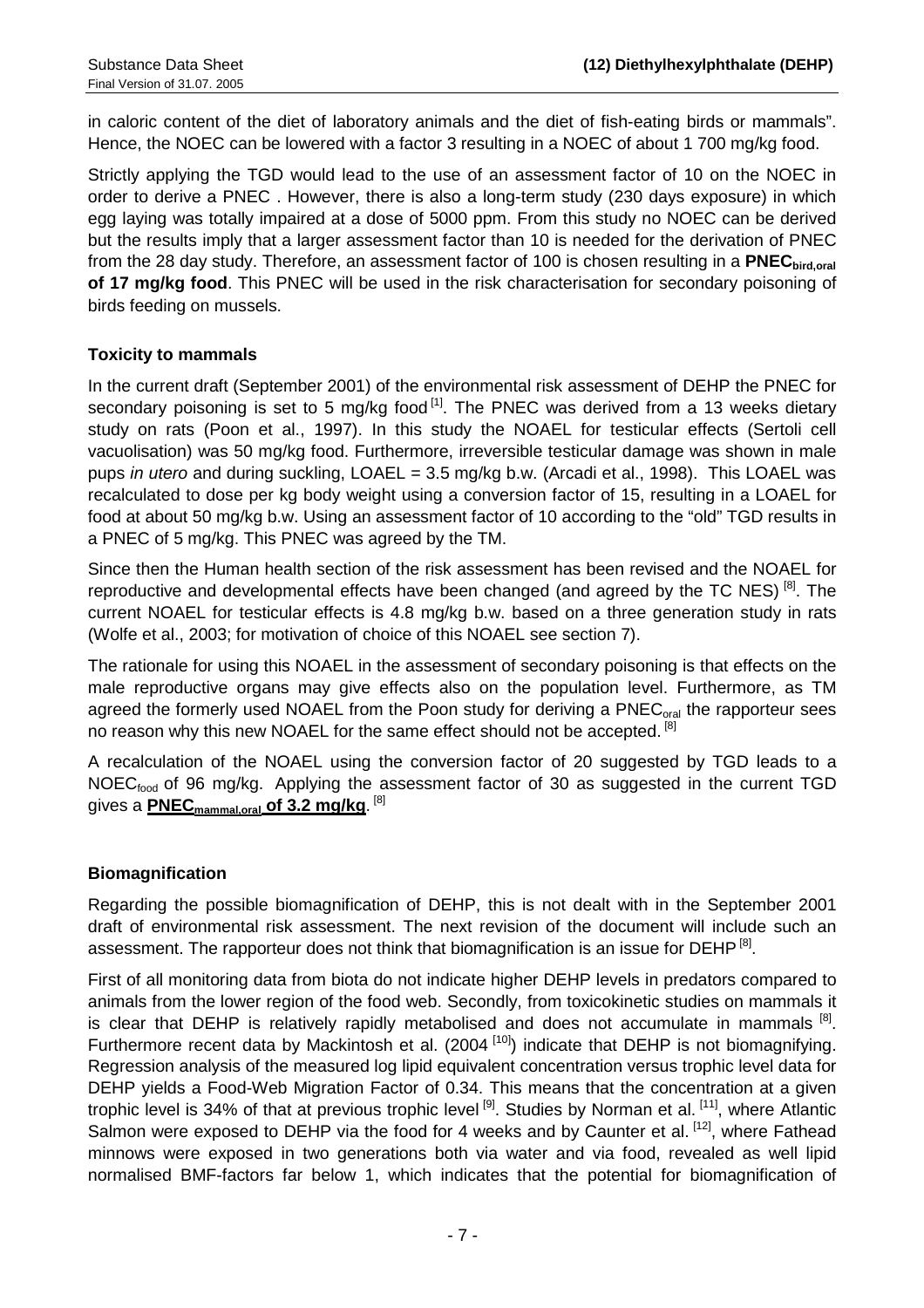DEHP is limited<sup>2</sup>. All in all, this indicates that biomagnification should not be considered when  $\text{QS}_{\text{sec. pois}}$  is calculated (i.e. a BMF of 1 should be used)  $^{[8]}$ .

#### **PNECs**

| <b>Compartment</b>               | Value                                             | <b>Reference</b>          |
|----------------------------------|---------------------------------------------------|---------------------------|
| Surface water                    | cannot be specified                               | [1]                       |
| Sediment                         | > 100 mg/kg dry weight                            |                           |
| $PNECoral$ (secondary poisoning) |                                                   |                           |
| fish<br>birds<br>mammals         | 16 mg/kg food<br>17 mg/ kg food<br>3.2 mg/kg food | [13, 14]<br>[1]<br>[8, 9] |

## **7 Effect data (human health)**

The critical NOAEL in the consolidated final report of the human health part of the DEHP-RAR  $^{[7]}$  is 4.8 mg/kg bw for testicular and developmental toxicity based on a three generation study in rats (Wolfe et al. 2003 [full ref. in the RAR]). This NOAEL is agreed by TC NES and its choice motivated in the following way in the human health risk assessment  $[8]$ :

"However, as there remain some doubts as to the toxicological significance of the sertoli cell vacuolisation observed in the Poon study, a **NOAEL of 4.8 mg/kg/day** (100 ppm) is chosen from the Wolfe study (2003) for the risk characterisation, based on occurrence of small male reproductive organs (testis/epididymes/seminal vesicles) and minimal testis atrophy (exceeding those of the current controls as well as historical control groups) at 300 ppm and above."

| <b>Effect</b>        | <b>Quantitative data</b>                |
|----------------------|-----------------------------------------|
| Chronic toxicity     | NOAEL: 28.9 mg/kg/d                     |
|                      | Species: rat                            |
|                      | Source: Moore et al, 1996               |
| Fertility            | NOAEL: 4.8 mg/kg bw/d (100 ppm in food) |
| (Testicular effects) | Species: rat                            |
|                      | Source: Wolfe et al., 2003              |
| Fertility            | NOAEL: 20 mg/kg bw/d (100 ppm in food)  |
|                      | Species: mouse                          |
|                      | Source: Lamb et al., 1987               |
| Developmental        | NOAEL: 4.8 mg/kg bw/d (100 ppm in food) |
| <b>Toxicity</b>      | Species: rat                            |
|                      | Source: Wolfe et al., 2003              |

<sup>&</sup>lt;sup>2</sup> A third study by Brown et al., corroborating the findings of the cited papers on the BMF of DEHP, is currently being drafted<sup>[9]</sup>.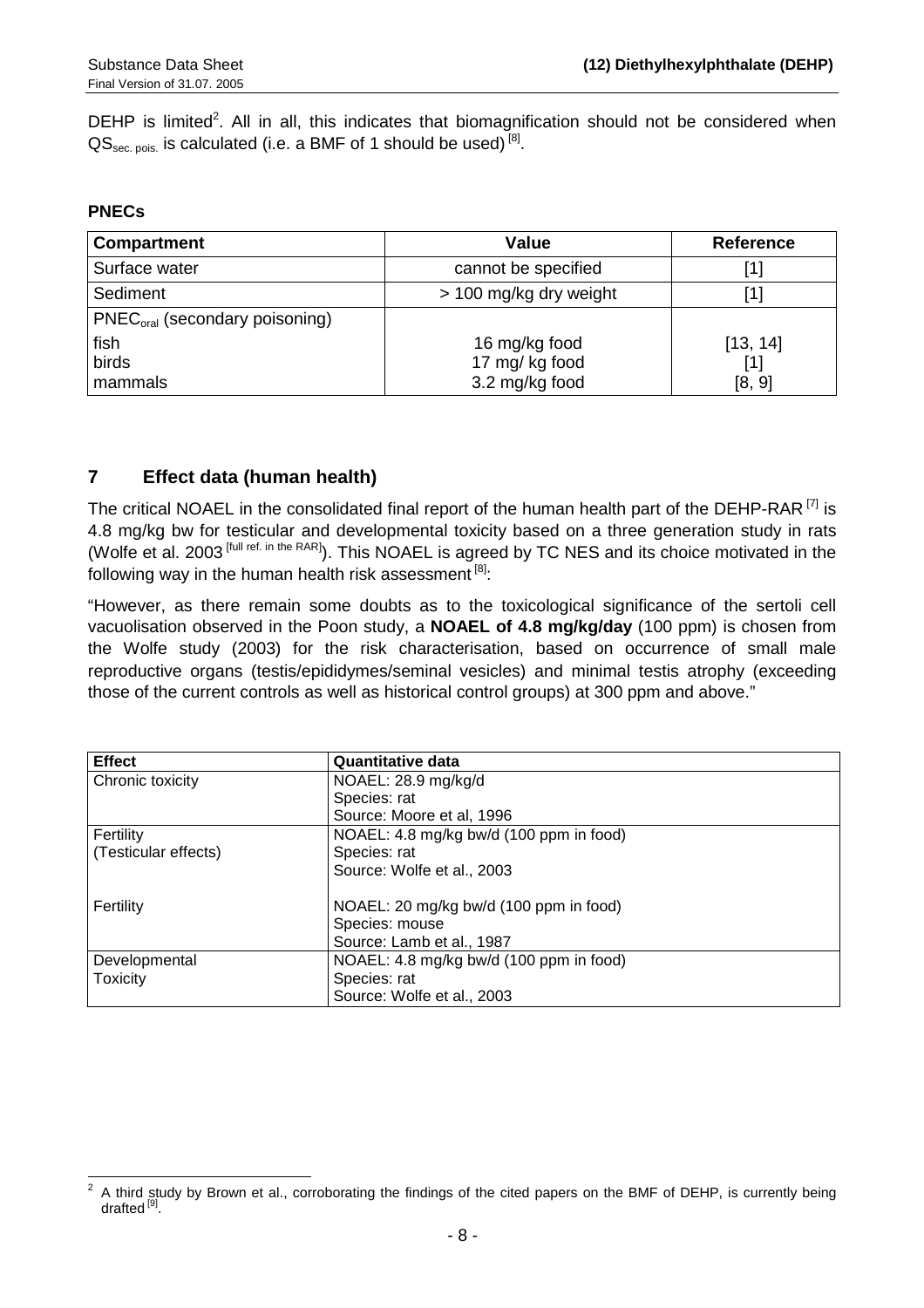Further non-quantitative information<sup>[1]</sup>:

| <b>Effect</b>                         | <b>Summarised information</b>                                                                                                                                                                                                                                                                                                                                                                                                                                                                                                                                                      |
|---------------------------------------|------------------------------------------------------------------------------------------------------------------------------------------------------------------------------------------------------------------------------------------------------------------------------------------------------------------------------------------------------------------------------------------------------------------------------------------------------------------------------------------------------------------------------------------------------------------------------------|
| Acute oral toxicity                   | Various studies with mammals; no effect value below 980 mg/kg; highest<br>value $>$ 40000 mg/kg                                                                                                                                                                                                                                                                                                                                                                                                                                                                                    |
| Conclusion: acute toxicity:           | The acute toxicity of DEHP seems to be very low.                                                                                                                                                                                                                                                                                                                                                                                                                                                                                                                                   |
| Conclusion: mutagenity:               | Most test results are negative. Positive results are obtained using test-<br>systems which also react on non genotoxic agents.<br>DEHP and metabolites are classified as not being genotoxic.                                                                                                                                                                                                                                                                                                                                                                                      |
| Conclusion cancerogenity:             | "The relevance for humans of the liver tumours in rodents induced by DEHP<br>is regarded to be negligible. Also the relevance of the DEHP-induced MCL in<br>F344 rats is questionable. On the other hand, the induction of LC tumours in<br>rats exposed for DEHP should be regarded as relevant to humans and,<br>therefore, a careful evaluation of the orignal data of Berger (1995) is<br>necessary before concluding the possible carcinogenic risk of DEHP."<br>Based on the overall evaluation of the available data, no classification for<br>carcinogenicity is proposed. |
| Estrogenic activity                   | An anti-androgen effect as basis for other effects is assumed.                                                                                                                                                                                                                                                                                                                                                                                                                                                                                                                     |
| Conclusion: reproductive<br>toxicity: | "The results of recently performed in vivo studies in rats exposed to DEHP or<br>DBP support the hypothesis that exposure to phthalates may provoke an<br>antiandrogen mechanism. The present data in experimental animals are of<br>concern for humans."<br>Classification according to R 60 and R61                                                                                                                                                                                                                                                                              |

## **8. Calculation of Quality Standards**

### **8.1 Quality Standards for Water**

In the RAR<sup>[1]</sup> it is stated that there are no reliable studies below the apparent water solubility of DEHP indicating effects on organisms exposed to DEHP in water. For this reason it is not considered suitable to specify a PNEC for exposure via water.

Consequently, this conclusion entails that the derivation of a quality standard for exposure via water is also not suitable. Therefore, no quality standard for the protection of the pelagic communities in inland waters or in transitional, coastal and territorial waters is derived.

### **8.2 Quality Standard for Sediment**

A PNEC > 100 mg/kg sediment (dry weight) is derived in the risk assessment [1] (see also section 6.2 of this data sheet). This value is adopted and the  $\text{QS}_{\text{sediment}}$  set to:

### **QSsediment = 100 mg DEHP / kg sediment (dry wt)**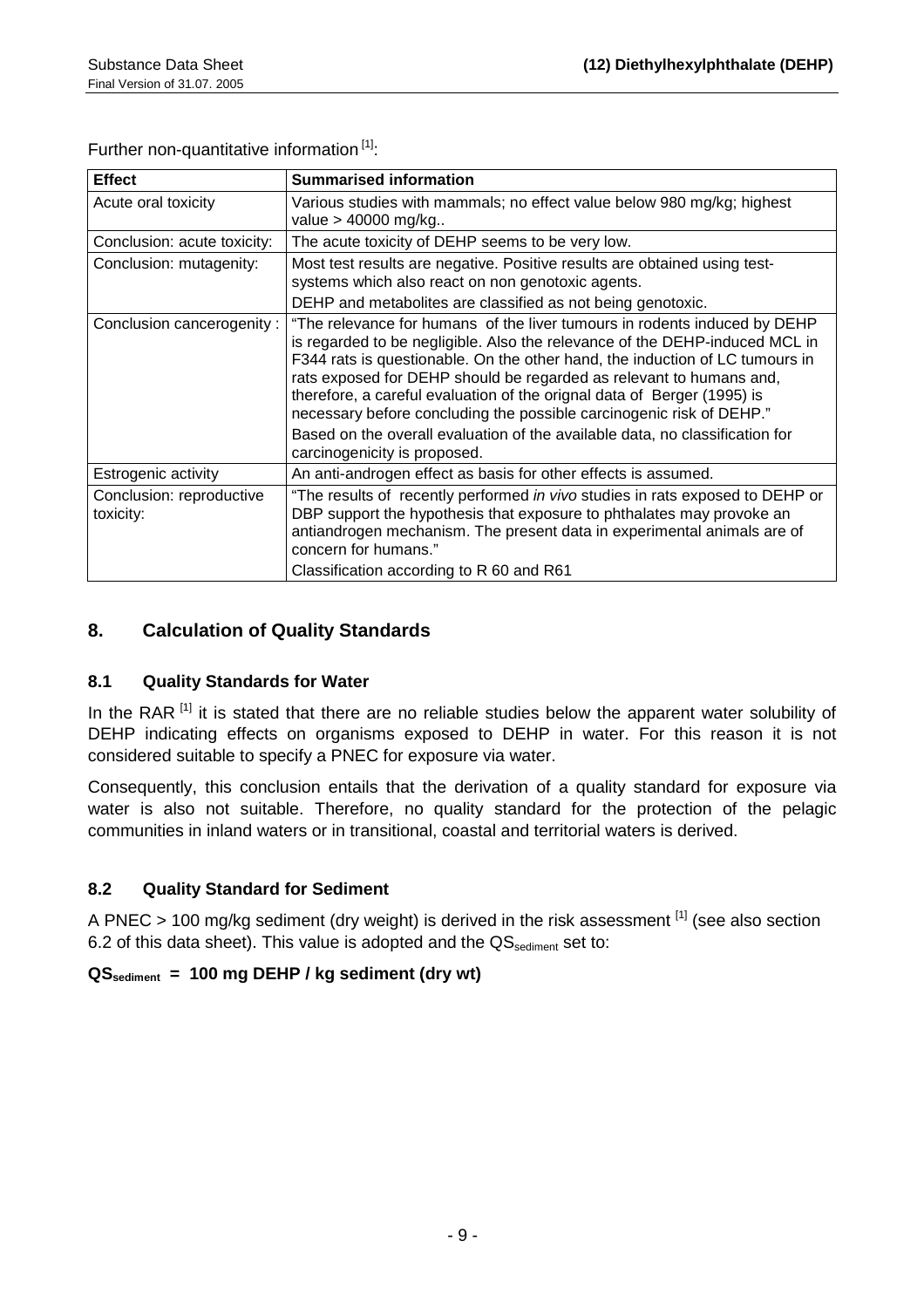The equilibrium partitioning method can be used to calculate a tentative corresponding water concentration:

 $\text{QS}_{\text{sediment.wet}}$  [21.7 mg/kg] bulk density<sub>SPM.wet</sub> [1,150 kg/m<sup>3</sup>] QSwater [mg.l-1] = ----------------------------------- \* ------------------------------------------  $\text{Kp}_{\text{susp-water}} \text{[4,130 m}^3/\text{m}^3\text{]}$ with: QS<sub>sediment.wet</sub> 100 mg/kg / 4.6 (wet:dry ratio) = 21.7 mg/kg (The TGD defines wet SPM as 90% vol/vol water (density 1 kg/l) and 10% vol/vol solids (density 2.5 kg/l), thus giving a wet density of  $(0.9 \times 1) +$  $(0.1 \times 2.5) = 1.15$  kg/l. The dry weight of solids is therefore 0.25 kg (per litre wet SPM) and thus the wet:dry ratio is  $1.15/0.25 = 4.6$ )  $Kp_{\text{suso-water}}$  see secion 5 of this data sheet bulk density<sub>SPM.wet</sub> = 1,150 kg/m<sup>3</sup> (default value TGD) 1,000 = conversion factor  $m^3/kg$  to I/kg

Tentative  $QS<sub>water</sub> = 6 \mu g DEHP /l$ 

The tentative value derived by the EP-method is above the water solubility of DEHP.

### **8.3 Secondary Poisoning of Top Predators**

PNECs<sub>oral</sub> for fish (16 mg/kg food) and birds (17 mg/kg food) are identified in the "Addendum on Fish toxicity"  $[13]$  and the environmental part of the DEHP risk assessment  $[1]$ , respectively. The mammalian PNEC<sub>oral</sub> was revised on the basis of the 2004 update of the human health part of the risk assessment  $[7,8]$ . As a result of this update, the critical NOAEL for mammalian toxicity has been changed to 4.8 mg/kg bw for testicular and developmental toxicity in rats (see section 7). According to the Swedish Rapporteur for DEHP, this consequently leads to a change in the PNEC<sub>oral mammal</sub>. Following the provisions of the TGD for PNEC derivation from a NOAEL, the Rapporteur calculated a PNEC<sub>oral, mammal</sub> of 3.2 mg/kg food (see section 6.1.3).

The lowest PNEC is used for the derivation of a quality standard for prey (biota tissue) with respect to secondary poisoning of top predators as objective of protection.

### **QSsecpois.biota = 3.2 mg DEHP / kg prey (wet weight)**

Since DEHP is readily adsorbed onto organic surfaces and particles in the water column and to sediment, the highest bioaccumulation factors are obtained for zooplankton (Acartia sp.) with a high surface/weight ratio, for Gammarus sp., a sediment dwelling amphipod, and for filtrating molluscs. For these kinds of organisms, DEHP in the colloidal form and DEHP adsorbed to particles can be assumed to be more easily available.

Because fish show relatively low BCF values compared to invertebrates, invertebrate eating animals are probably a more critical target group. Therefore, in the RAR [1] the following BCF values are recommended to represent / assess realistic worst case conditions: 840 (fish as prey); 2500 (mussel as prey); 2700 (crustaceans as prey)

New data evaluated by the Swedish Rapporteur for the DEHP RAR indicate that DEHP does not biomagnify up the aquatic food web  $[8, 9, 10, 11, 13]$ . Hence, in accordance with the recommendation by the Rapporteur-MS (see section 6.1.3), biomagnification is not considered for the calculation of the QS<sub>secpois</sub>.water.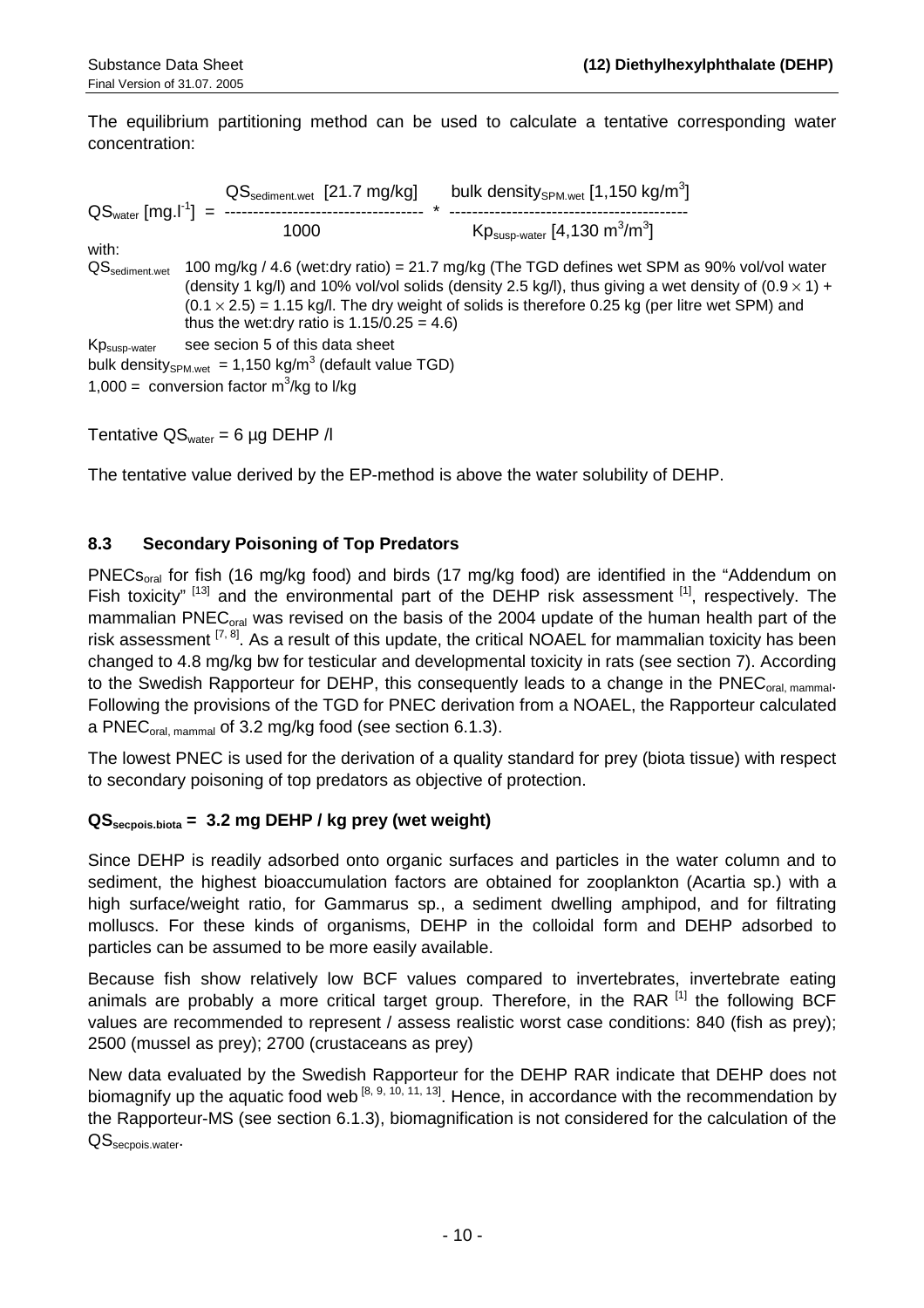This results in the following QSs for freshwater and saltwater:

| $\textsf{QS}_{\sf seepois.water}$      | $= 3.2$ [mg/kg] / BCF 840 | $=$ 3.8 µg DEHP /l (fish as prey)                                  |
|----------------------------------------|---------------------------|--------------------------------------------------------------------|
| $\mathsf{QS}_{\mathsf{seepois.water}}$ |                           | $= 3.2$ [mg/kg] / BCF 2500 = 1.3 µg DEHP / (mussels as prey)       |
| $\textsf{QS}_{\sf seepois.water}$      |                           | $= 3.2$ [mg/kg] / BCF 2700 $= 1.2$ µg DEHP / (crustaceans as prey) |

Thus, protection of predators from secondary poisoning requires lower quality standards than the "true" water solubility of DEHP.

Because mammals that almost exclusively prey on small pelagic or benthic crustaceans are unknown, it appears justified in account of the precautionary principle to choose the  $BCF<sub>mussel</sub>$  for the calculation of the concentration in water that corresponds to the  $\text{QS}_{\text{seconds~binta}}$  ( $\approx \text{PNEC}_{\text{food}}$  for top predators). Bioaccumulation in aquatic insects is much lower (in the range of the BCF<sub>fish</sub>)<sup>[1]</sup> than in crustaceans so that mammals like water shrews (e.g. *Neomis fodiens)* feeding on a mixed diet of small water animals such as insect larvae, crustaceans, molluscs, amphibia etc. should be protected by the mussel scenario. The PNEC<sub>oral</sub> of birds and fish is much higher than that derived for mammals (see section 6.1.2). Therefore, representatives of these groups preying predominantly on crustaceans will be protected by the  $\text{PNEC}_{\text{oral~mammal}}$  / BCF<sub>mussel</sub> scenario as well.

As the log  $Kp_{susp}$  is >3, the  $QS_{\text{seepois water}}$  is additionally given as concentration in SPM of the TGD standard water (15mg/l SPM in freshwater, 3 mg/l SPM in marine water; see section 4.3.1 of the Manual  $[4]$ :

 QSsecpois.water [1.3 µg/l] **QSsecpois.SPMfreshw** = ------------------------------------------------------------------- = **17.2 mg/kg** SPM (dry wt)  $C_{SPM}$  [15 mg/l] \* 10<sup>-6</sup> [kg/mg] + Kp<sup>-1</sup> [(16,500 l/kg)<sup>-1</sup>]

 QSsecpois.saltwater [1.3 µg/l] **QSsecpois.SPMsaltw** = ------------------------------------------------------------------- = **20.4 mg/kg** SPM (dry wt)  $C_{SPM}$  [3 mg/l] \* 10<sup>-6</sup> [kg/mg] + Kp<sup>-1</sup> [(16,500 l/kg)<sup>-1</sup>]

## **8.4 QS referring to food uptake by Humans**

The lowest value identified in the risk assessment  $[7, 8]$  as relevant for the assessment of impacts on human health is a NOAEL<sub>oral</sub> of 4.8 mg/kg bw  $d<sup>-1</sup>$  for developmental toxicity in rats.

If the usual assessment factor of 100 is applied to extrapolate from animal to man the NOAEL<sub>oral.human</sub> is 48 µg/kg bw d<sup>-1</sup> ( $\approx$  3360 µg d<sup>-1</sup> for a person with 70 kg body weight as relevant threshold level).

In the Manual  $[4]$  (section 4.3.2.6) it is suggested that the relevant threshold level may not be exhausted for more than 10% by consumption of food originating from aquatic sources (i.e. 336 µg  $d^{-1}$ ).

The average fish consumption of an EU citizen is 115 g  $d^{-1}$  (TGD <sup>[3]</sup>). Thus, 115 g fish (or fishery products) must not contain more than 336 µg DEHP.

336 µg DEHP<br>----------------------**QShh.food** = ------------------------------------ \* 1000 g = **2920 µg DEHP / kg fishery products** 115g fish consumption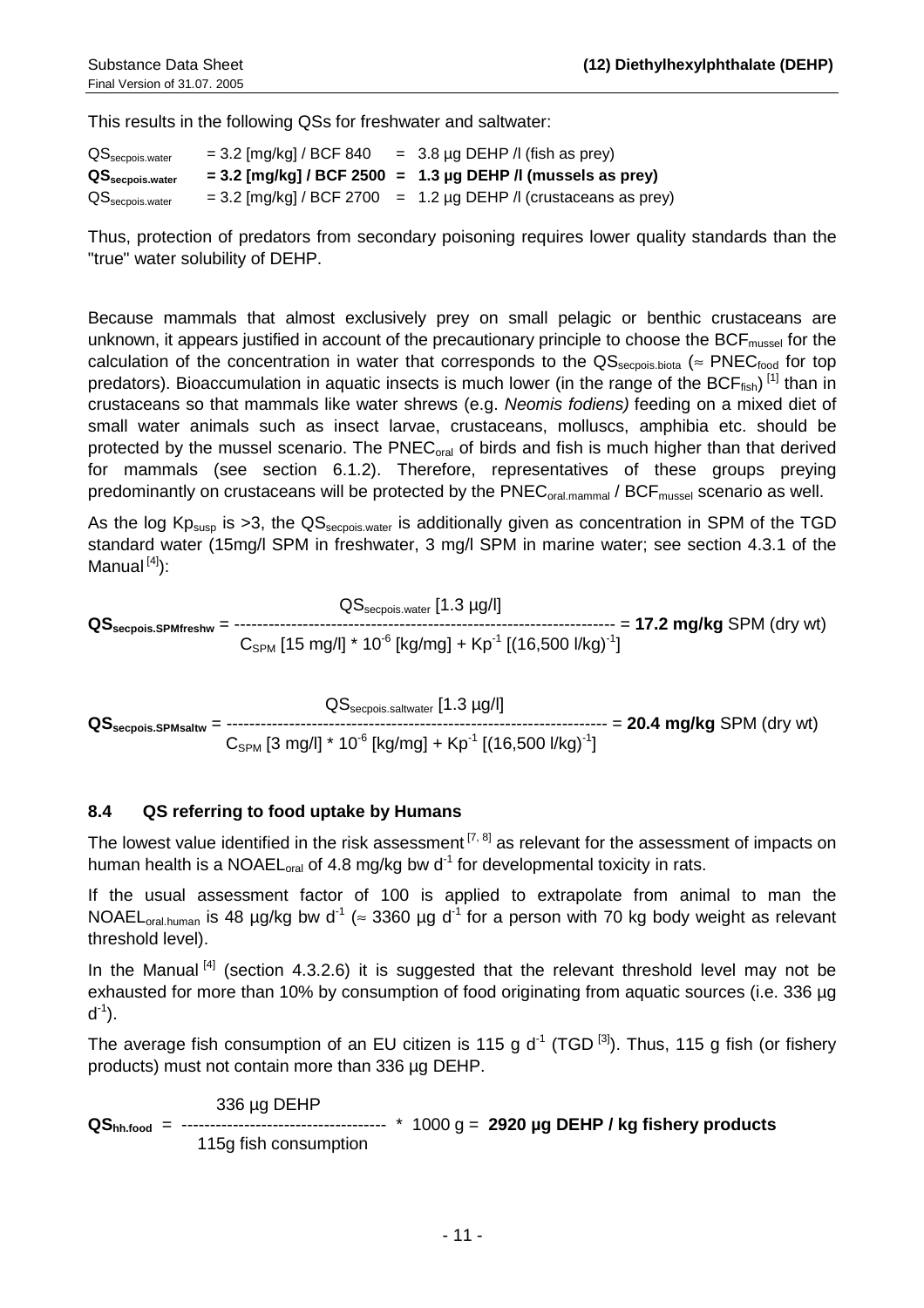Given the BCF<sub>fish</sub> mentioned in the risk assessment <sup>[1]</sup> (842 l/kg, biomagnification is apparently not relevant  $[8, 9]$ ), a tissue concentration of 2920 µg DEHP per kg fish results in a water concentration of:

 2920 µg/kg **QShh.food.water** = ------------------------ = **3.5 µg DEHP / l** BCF (842 l/kg)

The BCF<sub>mussel</sub> is considerably higher than the BCF<sub>fish</sub>. 2500 was identified in the risk assessment <sup>[1]</sup>. With the QS<sub>hh.food</sub> of 2920 µg/kg, the BCF<sub>mussel</sub> of 2500 this results in a corresponding water concentration of 1.7 µg/l.

Thus, the quality standard required to protect human health form adverse effects due to the ingestion of fishery products contaminated by DEHP may only slightly be higher than the standards required to protect predators from secondary poisoning. However, the QS derived for the protection of predators from secondary poisoning might also protect humans from adverse health effects due to the ingestion of fishery products.

### **8.5 QS for drinking water abstraction**

No "guide values" or quality standards have been set in the context of Council Directives 75/440/EEC or 98/83/EC. Therefore, a provisional drinking water quality standard is calculated based on the recommendations given in the TGD (section 4.3.3 of the Manual  $^{[4]}$ ).

The lowest relevant value identified in the risk assessment is a NOAEL<sub>oral</sub> of 4.8 mg/kg bw d<sup>-1 [7, 8]</sup>. If the usual assessment factor of 100 is applied to extrapolate from animal to man the NOAEL<sub>oral human</sub> is 48  $\mu$ g/kg bw d<sup>-1</sup>.

The provisional quality standard for drinking water is calculated with the provision that uptake by drinking water should in any case not exceed 10% of the threshold level for human health<sup>[3]</sup>.

|                              | $0.1*TL_{HH}*BW$                                             |
|------------------------------|--------------------------------------------------------------|
| QS <sub>DW.provisional</sub> | $= 168 \mu g$ DEHP /                                         |
|                              | Uptake $_{\text{DW}}$                                        |
| with:                        |                                                              |
| QS <sub>DW.provisional</sub> | provisional quality standard for drinking water (mg/l)       |
| $TL_{HH}$                    | threshold level for human health (48 µg DEHP /kg bw per day) |
| <b>BW</b>                    | body weight (70 kg)                                          |
| Uptake $_{\text{DW}}$        | uptake drinking water (2 I per day)                          |

Overall, it can be concluded that a quality standard addressing drinking water abstraction is not required as the standards necessary to protect human health and top predators from adverse effects due to ingestion of food originating from aquatic environments provide a sufficient margin of safety for drinking water uptake.

### **8.6 Overall Quality Standard**

As consequence of its very low water solubility, DEHP does apparently not exert direct toxic effects on the pelagic communities of freshwater and saltwater ecosystems, respectively. However, due to its bioaccumulation potential DEHP could pose top predators or human health at risk (uptake of contaminated fishery products). In order to avoid such risks for predators and humans,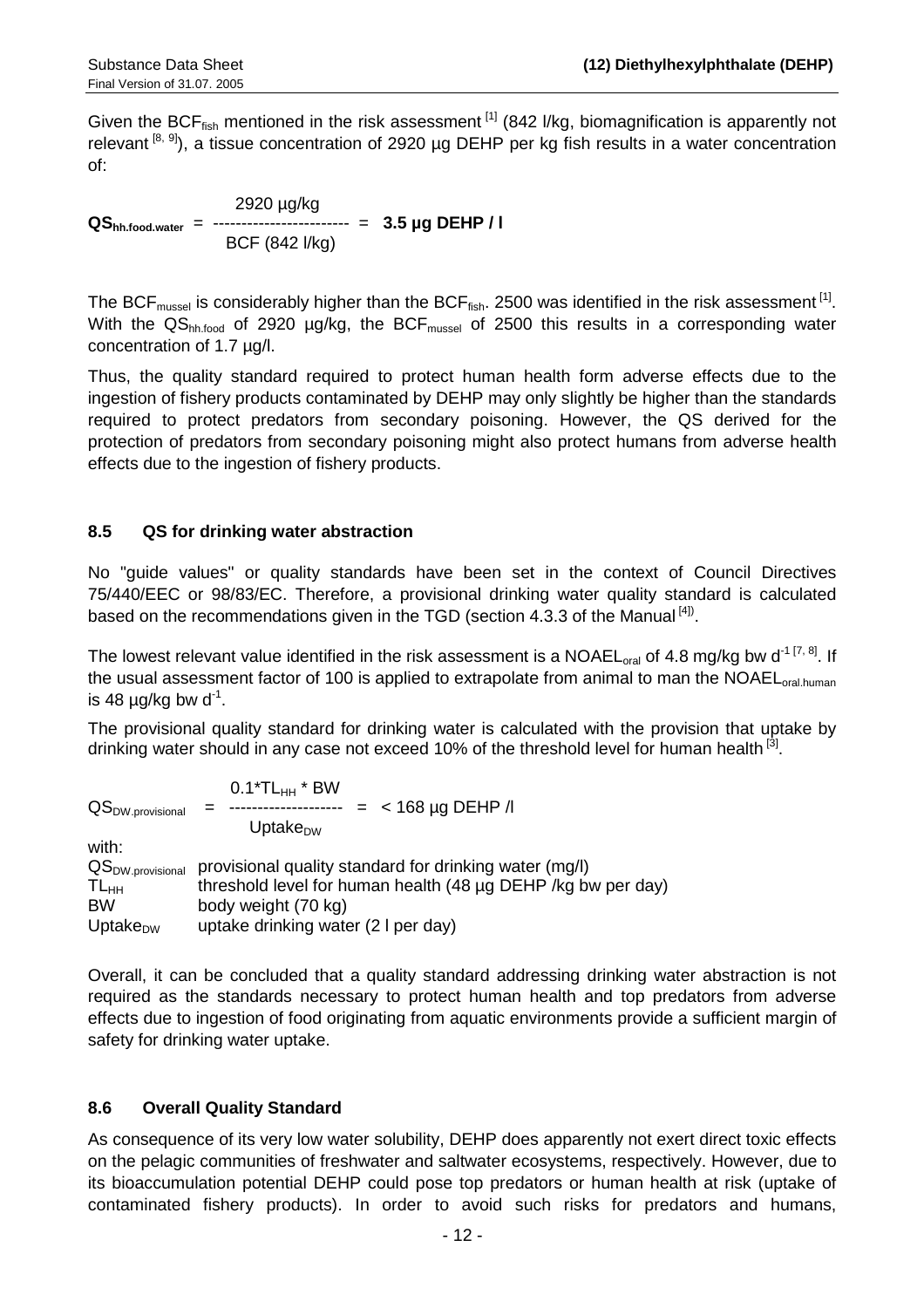respectively, a very low quality standard in the range of the "true" water solubility of DEHP is required.

The proposed overall annual average quality standard of 1.3  $\mu$ /l is referring to secondary poisoning of predators. It is also stringent enough to protect human health form adverse effects upon the ingestion of fishery products contaminated by DEHP. Possible effects of DEHP on endocrine regulation should be covered by these standards as well, because the PNECs<sub>food</sub> used for their calculation cover effects on development, reproduction and sexual differentiation.